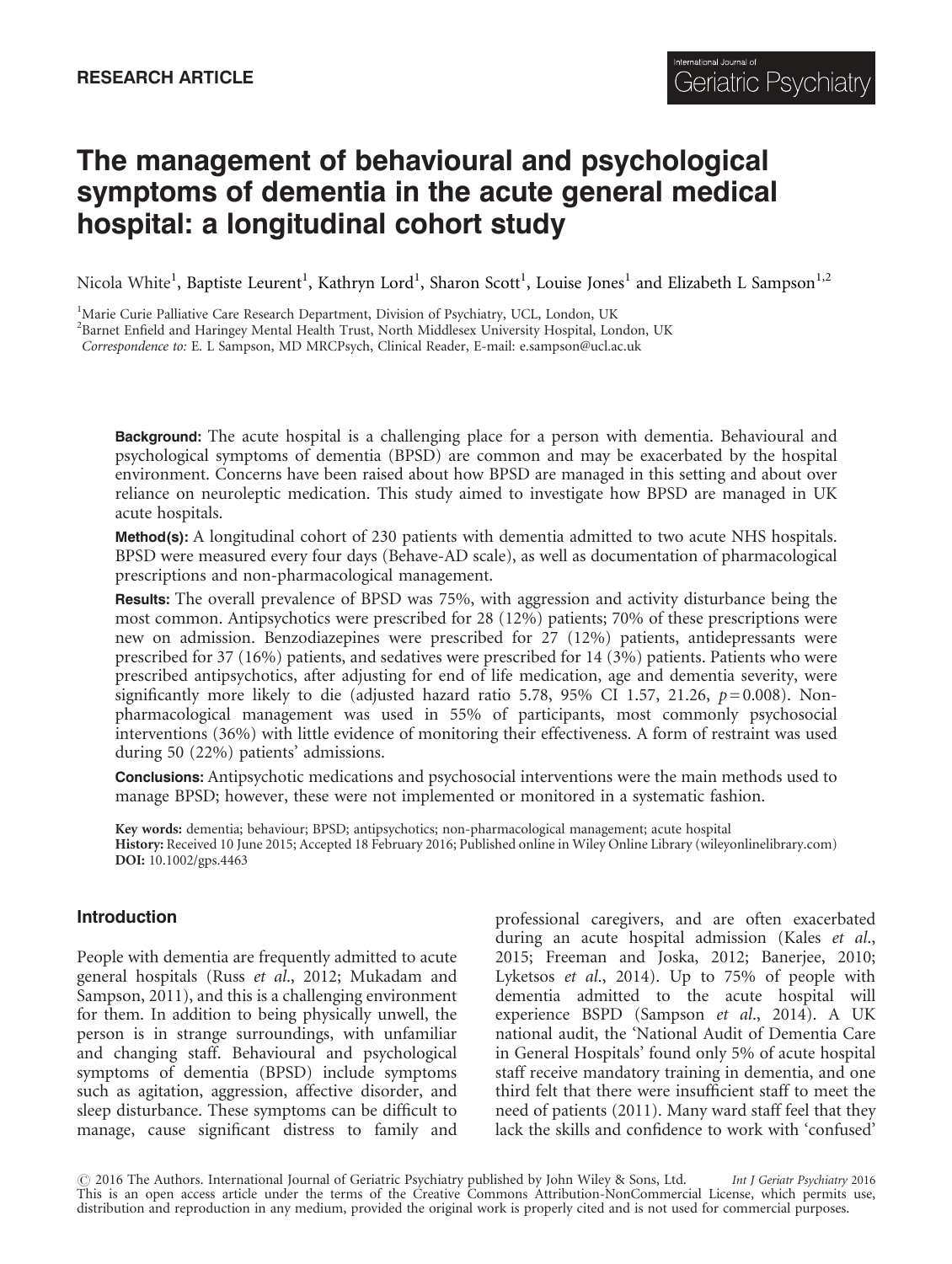patients (Griffiths et al., 2014). A randomised controlled trial (Goldberg et al., 2013) found that a specialist inpatient ward for people with dementia did not significantly reduce BPSD nor reduce admission, but it did improve the experience of the patient and their family members.

In care homes, non-pharmacological interventions have been shown to decrease BPSD for people with dementia and improve the general well-being of the carer (Kales et al., 2015; Deudon et al., 2009; Livingston et al., 2005). However, it has been found that pharmacological interventions, specifically antipsychotics, are often used before non-(Cohen-Mansfield, 2013) despite the increased risk of mortality and adverse events such as seizures, weight gain, or extrapyramidal symptoms (Langballe et al., 2014; Gauthier et al., 2010; Ballard and Corbett, 2010). We have little detailed data describing how BPSD are managed in acute hospitals. Given the recent focus on decreasing neuroleptic use in people with dementia (Banerjee, 2010) this information could inform better care for these patients.

## Aim

The aim of this study was to describe the pharmacological and non-pharmacological management of BPSD in people with dementia over the age of 70 years who had undergone unplanned acute hospital admission.

Specific questions were as follows:

- (1) How commonly are pharmacological interventions for BPSD prescribed in this setting?
- (2) Which patient characteristics and BPSD symptoms are associated with pharmacological management?
- (3) Is there an association between antipsychotic medication and mortality in this setting?
- (4) What type of non-pharmacological management techniques are being used to manage BPSD, and how frequently?

## **Methods**

#### Study design

Longitudinal cohort data were collected as part of a larger study investigating BPSD and pain in people with dementia in the acute hospital (Scott et al., 2011; Sampson et al., 2015). This study received ethical approval by Central London REC 3 on 01/12/ 2010 (ref: 10/HO716/79).

#### Setting

Two NHS acute hospitals within the Greater London area serve over two million people encompassing socioeconomic and ethnic diversity. Between them, the hospitals cover six primary care trusts and four mental health trusts. They were chosen because they were at different stages of implementing the English National Dementia Strategy with varying provision of liaison psychiatry and service quality rating scores. Researchers spent 5months at each site (between 4 April 2011 and 6 March 2012). In both settings, patients were admitted via a medical acute admissions unit before transfer to an elderly care ward or a general medical ward (total of 20 wards).

#### **Participants**

All patients admitted to the hospital with an unplanned acute medical admission, over the age of 70, with English language sufficient to complete cognitive testing, and an Abbreviated Mental Test (AMT), completed as part of the admission (Hodkinson, 1972) score of less than 7 were eligible for screening.

#### Screening

At the time of this study, dementia was commonly under-detected in the UK. We therefore needed to try and include those patients who had dementia but had no pre-existing documented diagnosis, whilst excluding those who were cognitively impaired because of delirium. Therefore, all patients who met the study criteria were screened for delirium using the Confusion Assessment Method (CAM) (Inouye et al., 1990) by a research assistant. The CAM tool has a sensitivity of 94% and specificity of over 90% for detecting delirium and distinguishing accurately between delirium and dementia (Inouye et al., 1990).

- Patients with a pre-existing diagnosis of dementia, documented in the medical notes, were approached to participate regardless of the CAM score.
- Patients with no pre-existing diagnosis of dementia who screened negatively for delirium were approached to participate.
- Patients with no pre-existing diagnosis of dementia who screened positive for delirium were re-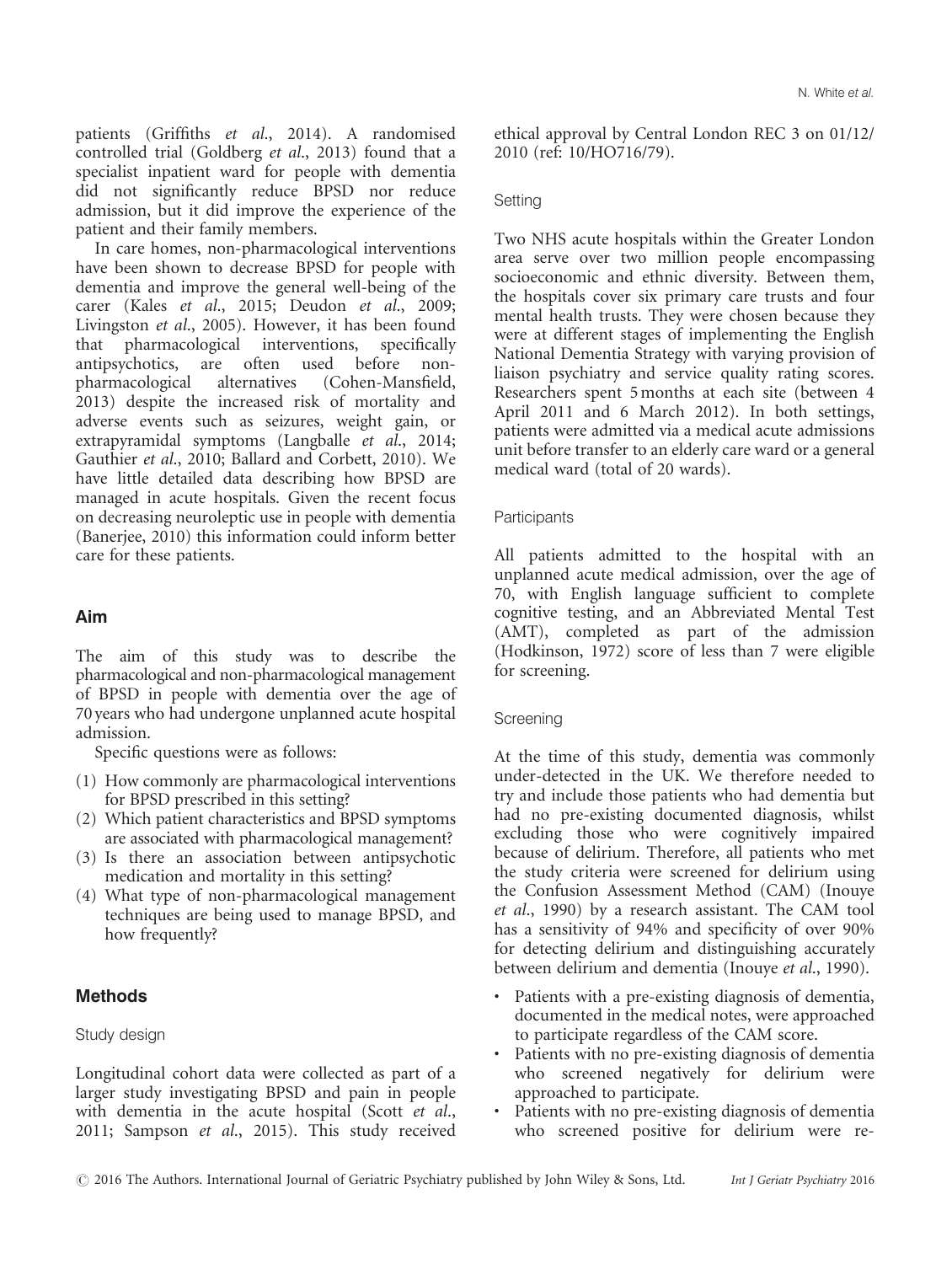screened 48 hours later. At this time point, if the delirium had cleared, they were approached to participate. If the delirium was unresolved, they were excluded.

We used the consent guidelines for adults who lacked capacity within the Mental Capacity Act (2005). All patients underwent a capacity assessment with a research assistant. Those with capacity were asked to complete a consent form. When patients lacked capacity, agreement was requested from a personal consultee. In the absence of a personal consultee, a professional consultee was employed (Scott et al., 2011).

All consented participants completed a Mini Mental State Examination (MMSE). Patients with no history of dementia were excluded if they scored over 24 and did not meet the Diagnostic and Statistical Manual of Mental Disorders, Fourth Edition criteria for dementia.

## **Assessments**

Demographic characteristics such as age, gender, ethnicity, dementia severity using the Functional Assessment Staging Tool (FAST) (Reisberg, 1988), and marital status were gathered on each patient from hospital notes.

The behaviour pathology in Alzheimer's disease rating scale. The Behaviour Pathology in Alzheimer's disease Rating Scale (BEHAVE-AD) (Sclan et al., 1996) was used to assess BPSD. It consists of 25 items which are divided in to seven subgroups; paranoid and delusional ideation, hallucinations, activity disturbances, aggression, diurnal disturbances, affective disturbances, anxieties, and phobias. Each subgroup is scored on a 4-point scale from 0 to 3, 3 being the most severe score. The BEHAVE-AD has good internal consistency and reliability and sensitive to longitudinal changes (Sclan et al., 1996).

Pharmacological management. Prescriptions of antipsychotics, antidepressant, cholinesterase inhibitors, benzodiazepines, and sedatives were recorded from drug charts at each assessment. We documented whether antipsychotics were newly prescribed during this admission or whether the patient had been on these medications when admitted.

Non-pharmacological management. Non-pharmacological management was defined as any intervention put in place by the ward team that did not involve medication and was used with the intention to manage BPSD. Interventions were identified by speaking to the clinical team, often the nurse, responsible for the patient's care and asking how they were managing any BPSD, examining medical notes for any documentation of this since the patient's admission, and by observations on the wards whilst gathering information on the patient.

A list of overall types of non-pharmacological interventions was developed from the types of interventions employed by the staff specifically to manage BPSD. This list was verified by two independent raters. The categories were 'Equipment' incorporated the use of hospital beds, hoists (where used in the context of managing behaviours), a safety mat, or a falls alarm to aid the ward staff in managing the BPSD. 'Family assistance' were instances when the family had been called in specifically to help manage the BPSD. 'Psycho-social techniques' were techniques used by the healthcare professionals, consisting usually verbal prompts such as reorientation to time and place, allowing the patient to wander on the ward, individual care plans for confusion, or behaviour charts. 'Increased staffing' were instances of patients being moved to a high visibility bay, requiring close supervision, or one to one staffing. 'Specialist referral' were instances when the patient was referred to a Psychiatry or Psychology team. 'Other therapy' incorporated any complementary therapy that the patient was referred to, for example massage, spiritual support, and music therapy.

In addition to the non-pharmacological interventions, we documented periods where the team had to restrain the patient. 'Restraint' incorporated any barrier to limit the patient's activities, for example mittens, nasogastric tubes with bridles, raised bed rails, and physical restraint.

Follow-up assessments. Data on the BEHAVE-AD, pharmacological prescribing, and non-pharmacological management were collected every four days until death or discharge, or until patients were deemed 'medically fit for discharge/awaiting placement' by their medical team. At each follow-up assessment, any monitoring or measures of effectiveness of the intervention being used, as well as any changes since the previous assessment, were documented.

## Data analysis

Patient demographics were described. The prevalence of BPSD, antipsychotic use, and non-pharmacological management were calculated by dichotomising each variable in to present/absent at any point during the admission. Presence of a BPSD was defined as reaching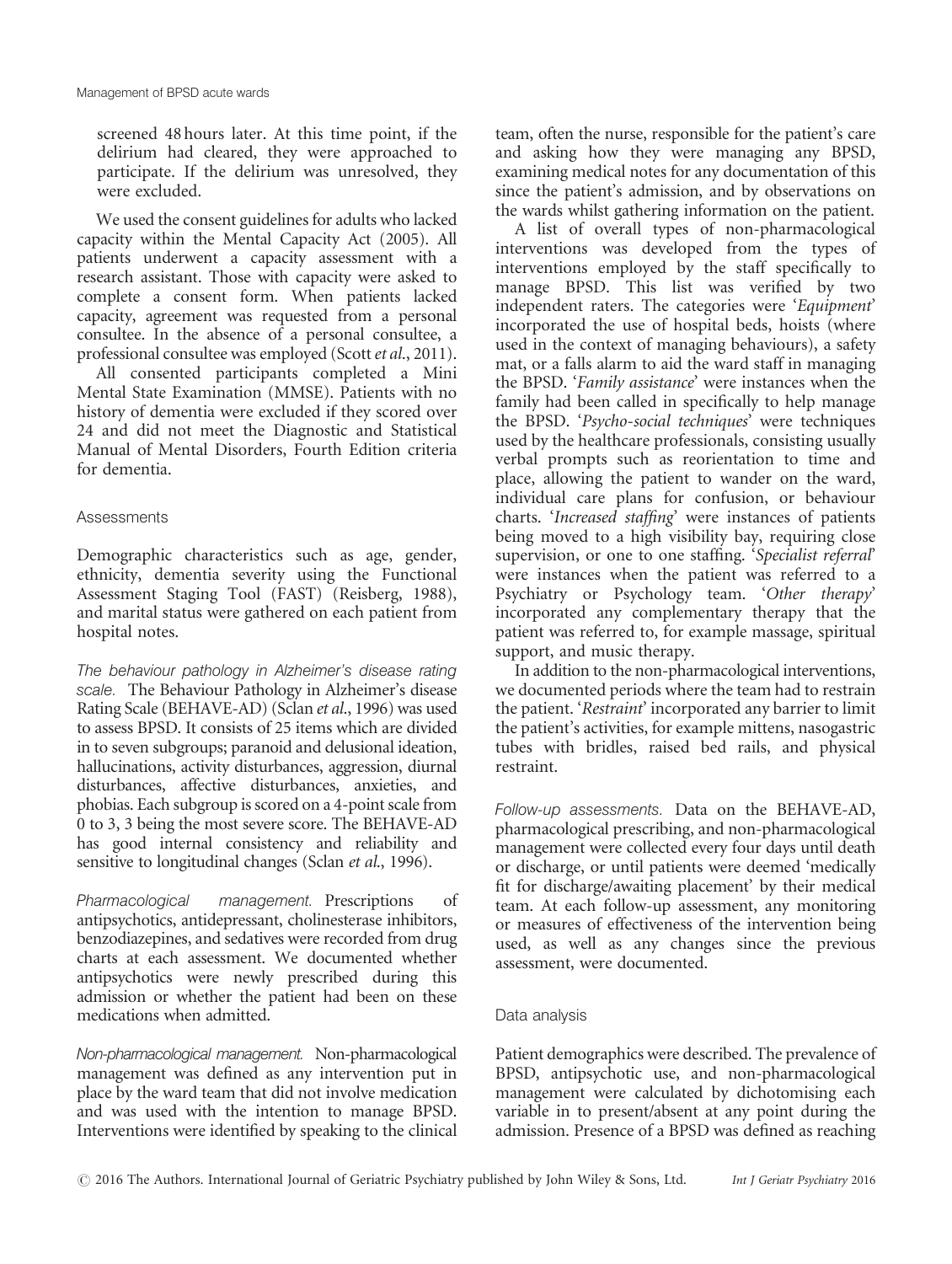N. White et al.

a BEHAVE-AD score above 0 for at least one of the assessments. The mean BPSD score was calculated from the patients' BEHAVE-AD ratings over the admission.

We used chi-squared tests and logistic regression to investigate the association of patient characteristics with specific BPSD (as indicated by the BEHAVE-AD) with the use of antipsychotic medication during the admission. We explored the association between the use of antipsychotics and mortality with a cox regression survival analysis. Because the number of mortality events was small, a multivariable model with too many adjustment covariates can be unstable; we therefore restricted to adjust for two main confounders (age and dementia severity) in the main analysis. We completed a sensitivity analysis to exclude those patients who were on an end of life care plan and may have been receiving these medications as part of that treatment plan. To explore how results could change with further adjustment we also performed a sensitivity analysis fully adjusted for age, dementia severity, presence of delirium, and psychiatric history.

When BPSD were present during admission we tabulated the frequency and 95% confidence interval (CI) of use of each type of non-pharmacological management. Analyses were two-sided and considered significant when significance level was below 0.05. Analyses were conducted using STATA v13.0.

# **Results**

Of the 292 participants approached, 230 had dementia, were consented and entered the study (refer to Study flow chart Appendix 1). For cohort characteristics, refer to Table 1.

# Prevalence of BPSD

Three quarters (74.8%) of participants experienced at least one BPSD during their admission (Table 1). Aggression was the most frequent type of BPSD with over half of the participants experiencing this at least once during the admission 56.5%, (95% CI 50–63). Activity disturbance occurred in 43.9% (95% CI 37– 50) and sleep disturbance in 42.2% (95% CI 36–49). The admission and the course of the BPSD over admission are discussed as part of the larger study (Sampson et al., 2014; Sampson et al., 2015).

# Pharmacological management of BPSD

An antipsychotic was prescribed on at least one occasion during admission to 28 participants (12.2%)

|                                    | $(n = 230)$ | Total (%)    |
|------------------------------------|-------------|--------------|
| Gender                             |             |              |
| Female                             | 151         | 65.7         |
| Male                               | 79          | 34.3         |
| Ethnicity                          |             |              |
| <b>White British</b>               | 175         | 76.1         |
| <b>Black Caribbean</b>             | 15          | 6.5          |
| Other                              | 40          | 17.4         |
| <b>FAST</b>                        |             |              |
| $3 - 5$                            | 86          | 37.4         |
| $6a - 6c$<br>$6d - 6e$             | 39<br>74    | 16.9<br>32.2 |
| $7a-7f$                            | 31          | 13.5         |
| Age                                |             |              |
| $75 - 84$                          | 85          | 37.0         |
| $85 - 94$                          | 118         | 51.3         |
| $95+$                              | 27          | 11.7         |
| Place of residence (/219)          |             |              |
| Home/sheltered                     | 145         | 66.2         |
| Residential home                   | 26          | 11.9         |
| Nursing home                       | 39          | 17.8         |
| Other                              | 9           | 4.1          |
| Reason for admission (/229)        |             |              |
| Infection-lungs/skin/viral         | 79          | 34.5         |
| Infection-UTI/blocked catheter     | 36          | 15.7         |
| Fall/fracture/pain                 | 31          | 13.5         |
| Cardiac<br>Other                   | 22<br>61    | 9.6<br>26.7  |
| Delirium on baseline (/227)        |             |              |
| Yes                                | 26          | 11.4         |
| No                                 | 201         | 88.6         |
| Died during admission              |             |              |
| Yes                                | 30          | 13.0         |
| <b>No</b>                          | 200         | 87.0         |
| Previous psychiatric history       |             |              |
| Yes                                | 46          | 20.0         |
| <b>No</b>                          | 184         | 80.0         |
| BPSD experienced during admission: |             |              |
| Any BPSD                           | 172         | 74.8         |
| Paranoia                           | 26          | 11.3         |
| Hallucination                      | 34          | 14.8         |
| Activity disturbance               | 101         | 43.9         |
| Aggression<br>Sleep disturbance    | 130<br>97   | 56.5<br>42.2 |
| Affective                          | 77          | 33.5         |
| Anxiety                            | 81          | 35.2         |
|                                    |             |              |

(Table 2). Of these, 19/28 (67.9%) of participants were new prescriptions during this admission. None of those prescribed antipsychotics had cognitive capacity to give their consent for participation in the study and 7/28 (25%) had delirium on admission. Ten (36%) had a pre-existing mental health diagnosis, nine (32%) had severe dementia and were at stage 7 of the FAST score, and 15/28 (54%) of participants were in stage 6 of the FAST. Over a third of those who were prescribed an antipsychotic died during their admission.

Out of the 230 participants recruited, the prevalence of other medications prescribed during an admission were benzodiazepines 27/230 (12%),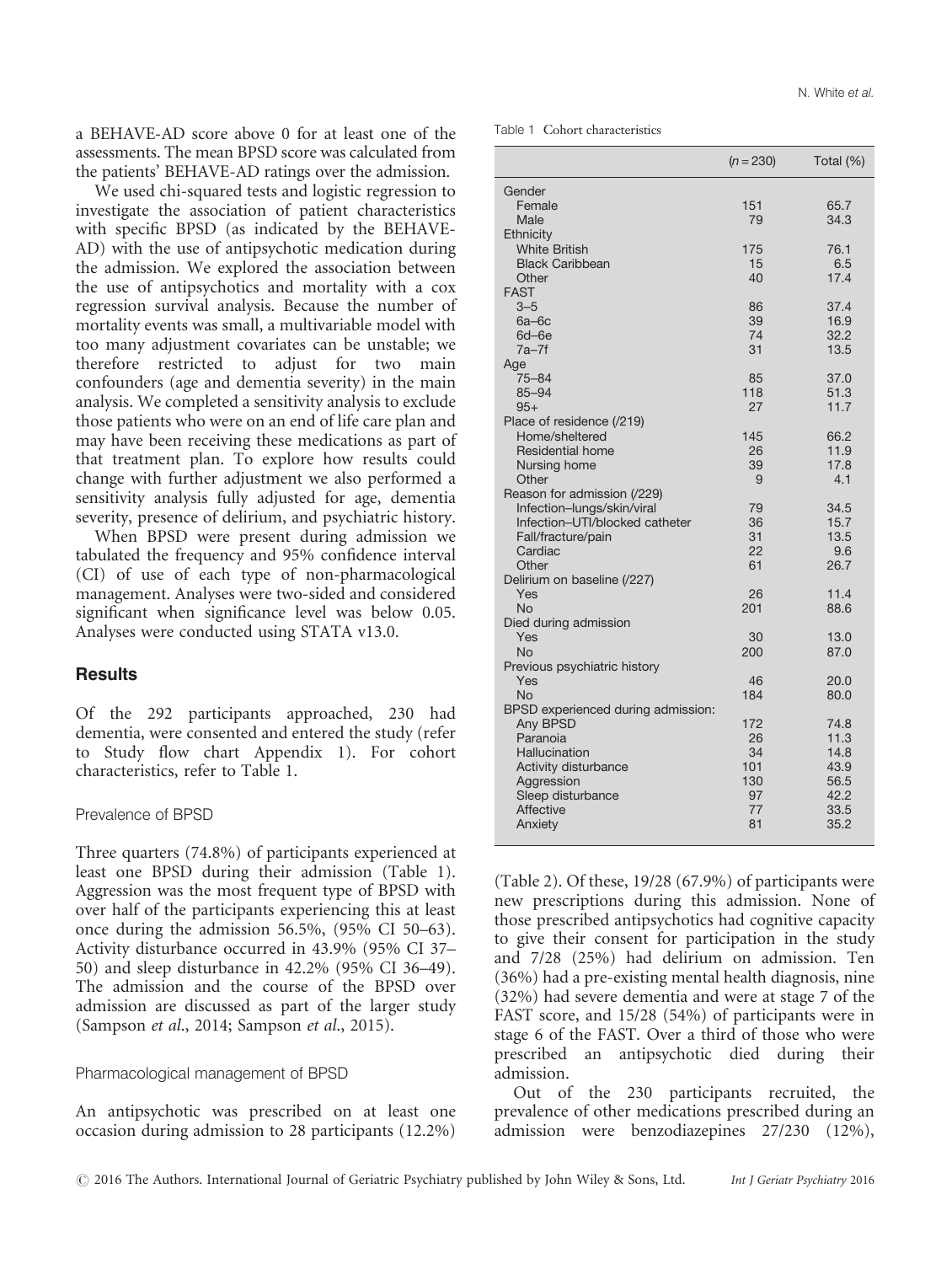Table 2 Antipsychotics use and non-pharmacological management at any time during admission  $(n = 230)$ 

| Pharmacological management                                  | $\overline{N}$ | $\frac{0}{0}$ | 95% CI     |
|-------------------------------------------------------------|----------------|---------------|------------|
| Antipsychotic                                               | 28             | 12.2          | $8 - 17$   |
| Antidepressant                                              | 37             | 16.1          | $12 - 21$  |
| Benzodiazepine                                              | 27             | 11.7          | $8 - 17$   |
| Sedative                                                    | 14             | 6.1           | $03 - 10$  |
| Cholinesterase Inhibitors<br>Non-pharmacological management | 35             | 15            | $11 - 202$ |
| Any                                                         | 126            | 54.8          | $48 - 61$  |
| Equipment                                                   | 17             | 7.4           | $4 - 12$   |
| Family assistance                                           | 14             | 6.1           | $3 - 10$   |
| Psychosocial intervention                                   | 83             | 36.1          | $30 - 43$  |
| Staffing                                                    | 38             | 16.5          | $12 - 22$  |
| Restraint                                                   | 50             | 21.7          | $17 - 28$  |
| Specialist referral                                         | 23             | 10.0          | $6 - 15$   |
| Other therapy                                               | 3              | 1.3           | $0 - 4$    |

antidepressants 37/230 (16%) cholinesterase inhibitors 35/230 (15%), and sedative-hypnotics 14/230 (6%).

Factors associated with pharmacological management at any time during admission.

Gender and age were not significantly associated with antipsychotic, anti-depressant, benzodiazepine, or sedative prescribing (Table 3). For every category increase on the FAST tool, patients were 26% more likely to have an antipsychotic prescribed during their admission (OR 1.26, 95% CI 1.09, 1.46,  $p = 0.002$ ).

Patients with any form of BPSD during their admission were five times more likely to have an antipsychotic prescribed during the admission (OR 4.99, 95% CI 1.15, 21.70, p= 0.032). Antipsychotic prescription was five times more likely in people who experienced hallucinations (OR 5.04, 95% CI 2.10, 12.06,  $p \le 0.001$ ) or activity disturbances (OR 5.71, 95% CI 2.22, 14.70,  $p \le 0.001$ ) and seven times more likely with aggressive behaviours (OR 7.70, 95% CI 2.25, 26.31,  $p = 0.001$ ). Patients were three times more likely to have an antipsychotic prescribed when they experienced sleep disturbance (OR 3.35, 95% CI 1.45, 7.79,  $p = 0.005$ ).

Prescription of benzodiazepine was associated with anxiety (OR 2.59, 95% CI 1.15, 5.86, p= 0.022). The prescription of antidepressants and sedatives was not significantly associated with BPSD overall or by subgroups.

Patients prescribed antipsychotics had a higher risk of mortality during admission ( hazard ratio (HR) 3.19, 95% CI 1.49, 6.83, p= 0.003). This association remained significant after adjustment for age and dementia severity (HR 2.78, 95% CI 1.27, 6.07;

|                                                                                                                                                                                                  |                                            | Antipsychotic use                                                       |                                                             |                                                                       | Antidepression                                                            |                                  |                                 | Cholinesterase inhibitors                                                                                            |                                  |                                | <b>Benzodiazepine</b>                                                     |                                 |                           | Sedative                            |                                                           |
|--------------------------------------------------------------------------------------------------------------------------------------------------------------------------------------------------|--------------------------------------------|-------------------------------------------------------------------------|-------------------------------------------------------------|-----------------------------------------------------------------------|---------------------------------------------------------------------------|----------------------------------|---------------------------------|----------------------------------------------------------------------------------------------------------------------|----------------------------------|--------------------------------|---------------------------------------------------------------------------|---------------------------------|---------------------------|-------------------------------------|-----------------------------------------------------------|
|                                                                                                                                                                                                  | $\frac{1}{2}$                              | $(95%$ CI)                                                              | p-<br>value                                                 | ЭŘ                                                                    | $\widehat{\sigma}$<br>(95%                                                | p-<br>value                      | <b>BO</b>                       | $(95%$ CI)                                                                                                           | $\frac{p}{\sqrt{a}}$             | ЭŘ                             | $(95%$ CI)                                                                | $\frac{\rho}{\text{value}}$     | ЭŘ                        | $(95%$ CI)                          | $\frac{p}{q}$                                             |
| BPSD <sup>#</sup> mean<br>Female<br>Gender<br>FAST <sup>+</sup> *<br>Age <sup>#*</sup>                                                                                                           | 88827                                      | 1.15, 1.40<br>$(0.29, 1.47)$<br>$(0.91, 1.05)$<br>$(1.09, 1.46)$        | $\begin{array}{c}\n 37.88 \\  0.020 \\  0.000\n\end{array}$ | $7.8886$<br>$7.8886$                                                  | 2000<br>10000<br>1000<br>0<br>0 9 0 0<br>0 0 0 0<br>0 0 0 0               | 0.789<br>0.594<br>0.594<br>0.218 | 8558<br>1857<br>1857            | 1<br>1865<br>1111<br>00000                                                                                           | 0.993<br>0.949<br>0.571          | 8387<br>----                   | <b>อ</b> ุลารา<br>ล่ บุลาล<br>ล่ บุ บุ บุ<br>のこの1<br>4.9.9.9.<br>1.9.9.4. |                                 | 11051<br>11051<br>11051   | 8 5 5 7 9<br>9 5 7 7 9<br>9 5 7 7 9 | 0.912<br>0.295<br>0.060                                   |
| <b>BPSD</b> experienced<br>Hallucination<br>Any BPSD<br>disturbance<br>Paranoia<br>Activity<br>score*                                                                                            | 4 0 10 10<br>8 <del>8 9 1</del><br>8 9 9 1 | $(1.15, 21.70)$<br>$(0.90, 6.84)$<br>$(2.10, 12.06)$<br>$(2.22, 14.70)$ |                                                             | $\frac{2}{9}$ $\frac{2}{9}$ $\frac{3}{9}$ $\frac{3}{9}$ $\frac{3}{9}$ | ดิ <del>ส</del> ดิ กิ<br>ดี ซี ติ กิ<br>ด ต ต ต<br>0000<br>04021<br>04071 |                                  | 2137.88<br>2137.88              | $\begin{array}{c}\n\circ \\ \circ \\ \circ \\ \circ \\ \circ \\ \circ \\ \circ\n\end{array}$<br>ត្ត<br>ខ្លួក<br>នាំង |                                  | 0<br>0 0 0 4<br>0 0 4<br>0 0 4 | 10.27<br>5.75)<br>$5.91$<br>$3.21$<br>00000<br>00000<br>0000              | 0.085<br>0.215<br>0.000<br>0.00 | 8<br>8 3 3 5<br>4 1 5 7 6 | 36.43)<br>6.32)<br>6.17)<br>5.26)   | 0.474<br>0.474<br>0.474<br>0.909                          |
| Sleep disturbance<br>Aggression<br>Affective<br>Anxiety                                                                                                                                          | 28821<br>28821                             | $(2.25, 26.31)$<br>$(1.45, 7.79)$<br>$(0.59, 3.00)$<br>0.77, 3.79       | 0.05<br>0.05<br>0.0.189                                     | $0.743$<br>$0.9743$<br>$0.9743$                                       | 00760<br>007675<br>00077<br>00000<br>40004<br>40004                       | 0.385<br>0.382<br>0.382          | 83 R 83 S<br>1 0 1 0<br>1 0 1 0 | ติฐิ<br>ติธุ์ติชิ<br>ต <del>-</del> ผ ผ                                                                              | 0.122<br>0.513<br>0.900<br>0.900 |                                | ดิ สิ นิ ติ<br>ต ผ + ต<br>ต ผ + ต<br>- 2006<br>- 2006<br>- 2007<br>- 2007 | ត្ត<br>ភូមិ<br>តូច<br>តូច ខ្លួ  |                           | 00000<br>40000<br>0000              | $\begin{array}{c} 749600 \\ 749600 \\ 0.0000 \end{array}$ |
| "Functional Assessment Staging Tool (FAST), Confusion Assessment Method (CAM), Behavioural and Psychological Symptoms of Dementia (BPSD)<br>*Per each unit increase of age, FAST score, and BPSI |                                            |                                                                         |                                                             |                                                                       |                                                                           |                                  |                                 |                                                                                                                      |                                  |                                |                                                                           |                                 |                           |                                     |                                                           |

Table 3 Factors associated with pharmacological use  $(n = 230)$ 

 $\infty$ Table:

Factors associated with pharmacological use  $(n = 230)$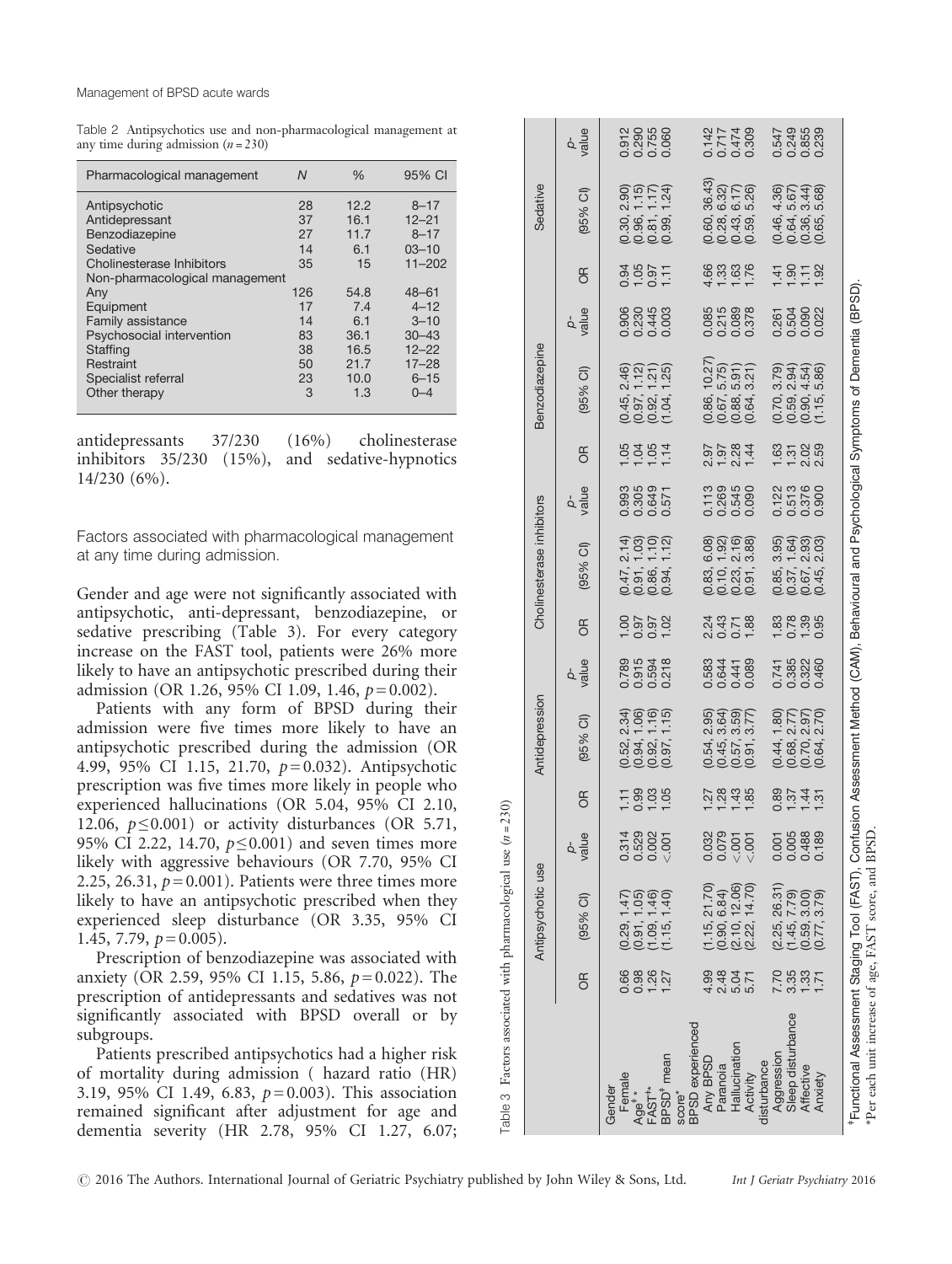$p = 0.010$ ). In a sensitivity analysis, where participants on an end of life care regime were excluded, the association between mortality and antipsychotics remained significant, whilst still adjusting for age and dementia severity (HR 5.78, 95% CI 1.57, 21.26,  $p = 0.008$ ). In an exploratory analysis, the association adjusted for age, previous psychiatric history, dementia severity, and delirium on admission, the association became non-significant (HR 1.45, 95% CI 0.39, 5.32,  $p = 0.577$ ).

Non-pharmacological management of BPSD

In total, 55% of participants received nonpharmacological management during their admission. The most commonly used techniques were psychosocial interventions (36%) and staffing (17%) (Table 2). We found no evidence in the nursing or medical notes of ongoing monitoring or review of the effectiveness of these non-pharmacological interventions, or of a systematic way of using these techniques.

Restraint was used during 50 (22%) patients' admissions. In 119 of the 128 individual incidents this consisted of using bed rails (93%). Other forms of restraint were restricting the patients' ability to remove a naso-gastric tube, that is by the use of mittens, or preventing the patient from removing the oxygen mask by holding it in place. Referrals to specialist services, such as the hospital liaison psychiatry team, occurred for 23 participants during their admission (10%).

## **Discussion**

Overall, three quarters of the participants experienced BPSD during their admission. Almost 40% (88/230) of patients had a pharmacological intervention and 55% (126/230) had a non-pharmacological intervention at some point during their admission.

Antipsychotics were prescribed to 12% of patients during their admission. Over two thirds (70%) of prescriptions for antipsychotic drugs were new during this admission. Hallucinations, activity disturbance, aggression, and sleep disturbance were the subgroups of BPSD that were more strongly with associated antipsychotic prescription. This echoes findings from carer surveys in Alzheimer's Society 'Counting the Cost' report (2009). These are more problematic for healthcare professionals to manage in a busy hospital and more noticeable, so are more likely to lead to the prescription of an antipsychotic; patients who are withdrawn and have 'less troublesome' symptoms such as depression, may not demand such attention.

We found that delirium and dementia severity were significantly associated to the prescription of antipsychotics. With delirium, and as dementia severity increases, people not only lose capacity to make informed decisions, but also lose the ability to communicate their needs effectively. Whilst the prescription of antipsychotic medication may be appropriate in some cases of delirium or severe BPSD, the risk of stroke or death may outweigh the benefits for people who are also acutely physically unwell (Azermai et al., 2012). Our findings suggested that mortality was greater in patients prescribed an antipsychotic; however, after adjusting for age, previous psychiatric history, dementia severity, and delirium this relationship was not significant. The confounding influence of delirium when investigating mortality in patients with dementia is consistent with previous research (Fick et al., 2002).

Half the patients in the study (55%) received some form of non-pharmacological intervention. Simple interventions such as allowing the patient to wander, using simplified instructions, and re-orientating the patient to time and place were the most common techniques used. Other therapies such aromatherapy, music, massage, or spiritual support were used much less frequently (1.3% in this study). Previous research from long-term settings suggests that these therapies can be effective in reducing BPSD. However, these are challenging to implement in a hospital where staff are managing the acute illness, lack knowledge or time, and frequently changeover.

Almost a quarter of patients were restrained during their admission. The most commonly used restraints were bed rails. The use of restraints may exacerbate BPSD and can also lead to numerous physical problems. For example, reducing mobility through the use of bed rails can lead to an increase risk of deep vein thrombosis, pressure sores, constipation, delirium, or chest infections (Evans et al., 2003; Inouye and Charpentier, 1996). Of the study population, 201 (87.4%) lacked the capacity to provide consent to participate in the study. Restraints with individuals who do not have capacity should only be used as a last resort with the deprivation being proportionate to the perceived risk, as outlined by the Deprivation of Liberty Safeguards within the Mental Capacity Act (Cairns, 2009).

For patients where a non-pharmacological intervention was implemented, there was little evidence of review or monitoring of effectiveness. Behavioural charts were completed with several patients; however, these became a replication of the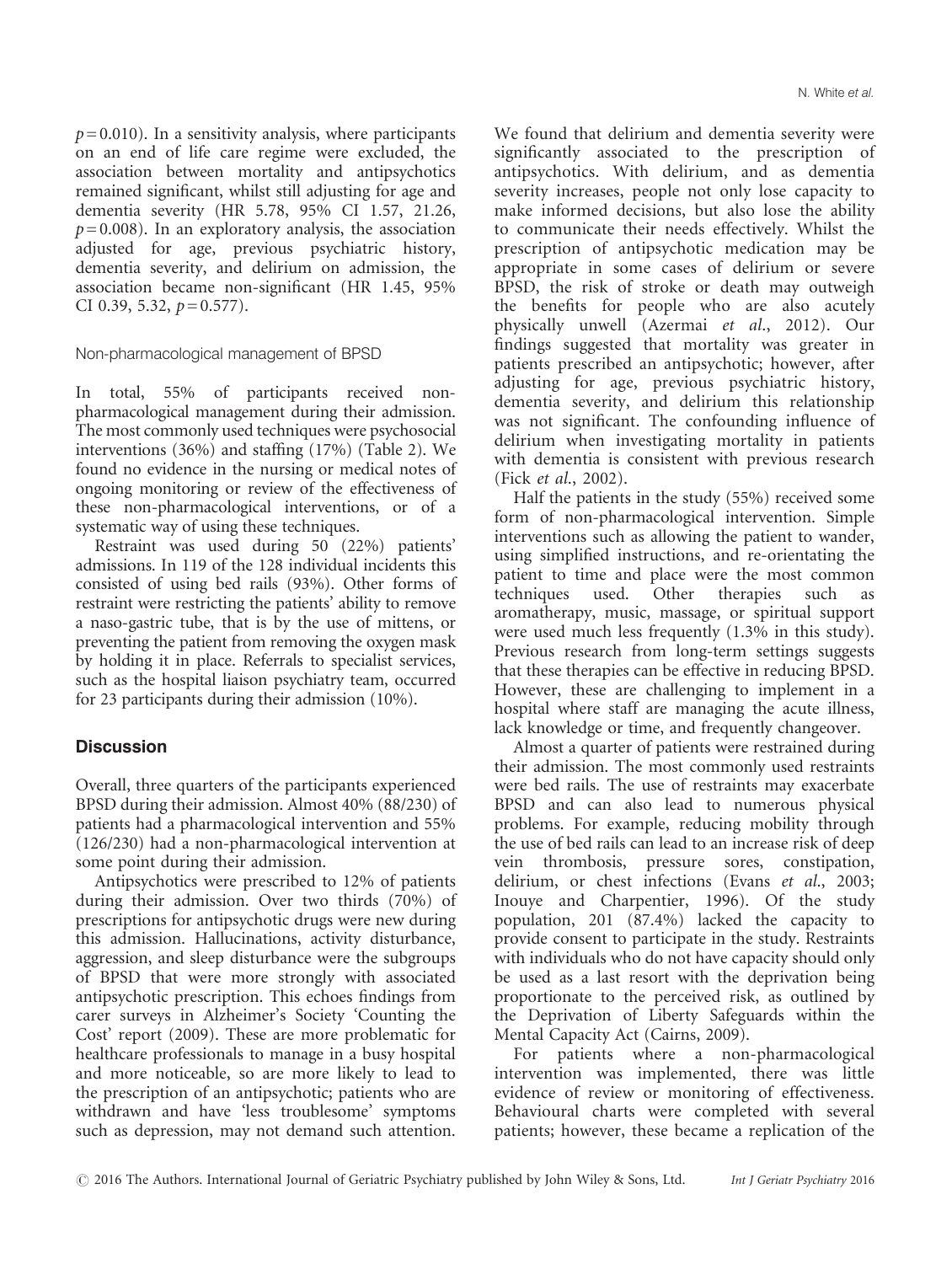nursing notes and did not appear to change the care plan. This concurs with community studies which have found that clinicians feel that they do not have the resources, time, or knowledge required to implement non-pharmacological intervention (Ballard et al., 2009; Kales et al., 2015; Bishara et al., 2009). Recent reports such as 'Meeting needs and reducing distress'(2014) and a randomised controlled trial looking at the effectiveness of specialist units (Goldberg *et al.*, 2013) are beginning to detail practical guidance on managing challenging behaviours within the acute setting; however, more evidence-based research is needed.

## Strengths and limitations

To our knowledge, this is the first study which examines pharmacological and non-pharmacological management of BPSD within the acute hospital setting. We were able to recruit a representative population of people with dementia, including those with severe dementia.

We acknowledge that during the screening phase we may have missed patients with dementia. Those patients who scored more than 7 on the AMT with no documented diagnosis of dementia were excluded. Although a standardised tool, it has been shown that the AMT has a sensitivity rate of 81%.

There are several limitations including potential reporting bias; when researchers asked hospital staff about BPSD they were asked to recall what had occurred over the last four days. It is possible that more 'troubling' and overt BPSD were more likely to be reported. We collected information on the prescription of antipsychotic but did not discuss the rationale for the medication with the prescriber, or their decisionmaking processes. Prescription of antipsychotics may have been appropriate in some cases. In addition, we did not continuously observe ward staff and their interactions with the person with dementia. They may have been using non-pharmacological interventions such as reassurance or diversion whilst caring for the person but these may have not been documented. Whilst we have adjusted for factors routinely collected as part of the larger dataset, we also acknowledge that there could be residual confounders which influenced the prescription of pharmacological or non-pharmacological interventions.

The method of collecting data on the nonpharmacological management of BPSD was simple and naturalistic, with no standardised method of assessing the effectiveness. The subsequent categories described in this study were derived from what the medical team were doing as part of their care.

## Research implications

A randomised controlled trial (Goldberg et al., 2013) found that a specialist inpatient ward for people with dementia did not significantly reduce BPSD but it did improve the overall experience for patients and their carers; however, this study did not document the specific non-pharmacological interventions that were implemented in the unit. Our research presents data on non-pharmacological methods employed by ward staff to reduce BPSD. We found little documented evidence that the effectiveness of interventions was reviewed. Future research can build upon these findings by developing and testing complex interventions, taking into account the need for stepped implementation of pharmacological and behavioural management for BPSD.

# Clinical implications

The National Audit of Dementia Care in General Hospitals (2011) found that only 5% of staff had received training on dementia care and wards are often understaffed. The management of BPSD in the acute hospital setting should be supported by evidence-based research and systematic guidelines for healthcare professionals of all levels to use, with built-in monitoring and an escalation to antipsychotic use when necessary and appropriate. It may be possible to adapt holistic models of care which have been developed for the management of BPSD in care homes, such as the Serial Trial Intervention to the acute hospital (Kovach et al., 2006).

# **Conclusions**

People with dementia and BPSD present with complex symptoms exacerbated by an unfamiliar and distressing environment, acute medical illness, and in some cases delirium. Rather than two parallel models for antipsychotic prescribing and nonpharmacological management, our findings support calls for a cohesive model that incorporates the two paradigms (Livingston et al., 2014).

# Conflict of interest

None declared.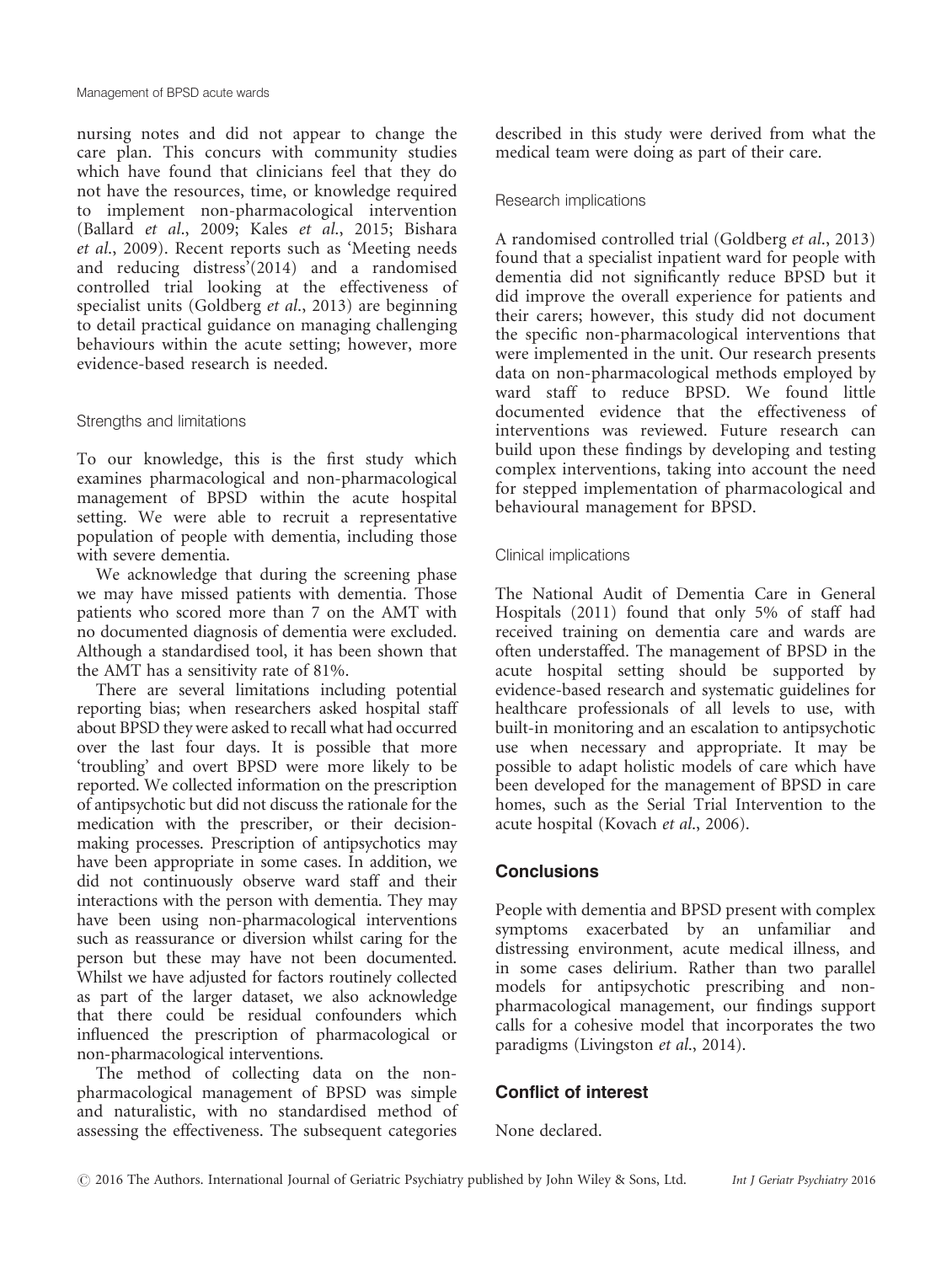## Key points

- People with dementia may present with complex behavioural and psychological symptoms exacerbated by a difficult<br>environment, medical illness, and environment, medical illness, and sometimes delirium.
- In this cohort aggression and activity disturbance were the most common behavioural disturbances.
- Antipsychotic medications and simple "psychosocial" interventions were the main methods used to manage BPSD; however, these were not implemented or monitored in a systematic fashion.
- Patients who were prescribed antipsychotics were significantly more likely to die.
- A form of restraint was used during a fifth of patients' admissions.

#### Acknowledgements

This project is funded jointly by Alzheimer's Society and the BUPA Foundation (Grant reference number: 131). We would like to thank our Alzheimer's Society Quality Research Monitors Barbara Di Vita, Sylvia Wallach, and Lynn Whittaker; the staff from Health Services for Older People at the Royal Free NHS Trust and the North Middlesex University Trust (Dr Sophie Edwards and Dr Dan Lee, Consultants in Care of the Elderly); and particularly our professional consultees Jo James, Jenny Kenward, Pippa Street, Bridget Cooney, Jane Dunne, and Dr. Ada Chime.

#### Author contribution

ELS, SS, and LJ conceived, designed and obtained funding for the study. NW, KL, BL, SS, and ELS were involved in the analysis and interpretation of data. All authors were involved in drafting the article, revising it critically, and giving final approval of the version to be published.

#### **References**

2005. The Mental Capacity Act [Online]. Available: [http://www.legislation.gov.uk/](http://www.legislation.gov.uk/ukpga/2005/9/contents) [ukpga/2005/9/contents](http://www.legislation.gov.uk/ukpga/2005/9/contents).

2011. Report of the National Audit of Dementia Care in General Hospitals.

- Azermai M, Petrovic M, Elseviers MM, et al. 2012. Systematic appraisal of dementia guidelines for the management of behavioural and psychological symptoms. Ageing Res Rev 11: 78–86.
- Ballard C, Corbett A. 2010. Management of neuropsychiatric symptoms in people with dementia. CNS Drugs 24: 729–739.
- Ballard CG, Gauthier S, Cummings JL, et al. 2009. Management of agitation and aggression associated with Alzheimer disease. Nat Rev Neurol 5: 245–255.
- Banerjee S. 2010. Living well with dementia—development of the national dementia strategy for England. Int J Geriatr Psychiatry 25: 917–922.
- Bishara D, Taylor D, Howard RJ, Abdel-Tawab R. 2009. Expert opinion on the management of behavioural and psychological symptoms of dementia (BPSD) and investigation into prescribing practices in the UK. Int J Geriatr Psychiatry 24: 944–954. Cairns R. 2009. Deprivation of liberty. Psychiatry 8: 487–489.
- Cohen-Mansfield J. 2013. Nonpharmacologic treatment of behavioral disorders in dementia. Curr Treat Options Neurol 15: 765–785.
- Deudon A, Maubourguet N, Gervais X, et al. 2009. Non-pharmacological management of behavioural symptoms in nursing homes. Int J Geriatr Psychiatry 24: 1386–1395.
- Evans D, Wood J, Lambert L. 2003. Patient injury and physical restraint devices: a systematic review. J Adv Nurs 41: 274–282.
- Fick DM, Agostini JV, Inouye SK. 2002. Delirium superimposed on dementia: a systematic review. J Am Geriatr Soc 50: 1723–1732.
- Freeman CP, Joska J. 2012. Management of behavioural and psychological symptoms of dementia. CME: Your SA J CPD: Psychiatry 30: 110–113.
- Gauthier S, Cummings J, Ballard C, et al. 2010. Management of behavioral problems in Alzheimer's disease. Int Psychogeriatr 22: 346–372.
- Goldberg SE, Bradshaw LE, Kearney FC, et al. 2013. Care in specialist medical and mental health unit compared with standard care for older people with cognitive impairment admitted to general hospital: randomised controlled trial (NIHR TEAM trial). BMJ 347:f4132.
- Griffiths A, Knight A, Harwood R, Gladman JRF. 2014. Preparation to care for confused older patients in general hospitals: a study of UK health professionals. Age Ageing 43: 521–527.
- Hodkinson HM. 1972. Evaluation of a mental test score for assessment of mental impairment in the elderly. Age Ageing 1: 233–238.
- Inouye SK, Charpentier PA. 1996. Precipitating factors for delirium in hospitalized elderly persons: predictive model and interrelationship with baseline vulnerability. Jama 275: 852–857.
- Inouye SK, Van Dyck CH, Alessi CA, et al. 1990. Clarifying confusion: the confusion assessment method: a new method for detection of delirium. Ann Intern Med 113: 941–948.
- Kales HC, Gitlin LN, Lyketsos CG. 2015. Assessment and management of behavioral and psychological symptoms of dementia. BMJ 350: h369.
- Kovach CR, Logan BR, Noonan PE, et al. 2006. Effects of the Serial Trial Intervention on discomfort and behavior of nursing home residents with dementia. Am J Alzheimers Dis Other Demen 21: 147–155.
- Langballe EM, Engdahl B, Nordeng H, et al. 2014. Short-and long-term mortality risk associated with the use of antipsychotics among 26,940 dementia outpatients: a population-based study. Am J Geriatr Psychiatry 22: 321–331.
- Livingston G, Johnston K, Katona C, et al. 2005. Systematic review of psychological approaches to the management of neuropsychiatric symptoms of dementia. A J Psychiatry 162: 1996–2021.
- Livingston G, Kelly L, Lewis-Holmes E, et al. 2014. Non-pharmacological interventions for agitation in dementia: systematic review of randomised controlled trials. Br J Psychiatry 205: 436–442.
- Lyketsos CG, Sheppard JME, Rabins PV. 2014. Dementia in elderly persons in a general hospital. Am J Psychiatry 157(5), 704-707.
- Mukadam N, Sampson EL. 2011. A systematic review of the prevalence, associations and outcomes of dementia in older general hospital inpatients. Int Psychogeriatr 23: 344–355.
- Reisberg B. 1988. Functional Assessment Staging (FAST). Psychol Bull 24: 653–659. Russ TC, Shenkin SD, Reynish E, et al. 2012. Dementia in acute hospital inpatients:
- the role of the geriatrician. Age Ageing 41: 282–284. Sampson EL, White N, Leurent B, et al. 2014. Behavioural and psychiatric symptoms in people with dementia admitted to the acute hospital: prospective cohort study.
- Br J Psychiatry 205: 189–196. Sampson EL, White N, Lord K, et al. 2015. Pain, agitation, and behavioural problems
- in people with dementia admitted to general hospital wards: a longitudinal cohort study. Pain 156: 675. Sclan SG, Saillon A, Franssen E, et al. 1996. The Behaviour Pathology in Alzheimer's
- Disease Rating Scale (BEHAVE-AD): reliability and analysis of symptom category scores. Int J Geriatr Psychiatry 11: 819–830.
- Scott S, Jones L, Blanchard MR, Sampson EL. 2011. Study protocol: the behaviour and pain in dementia study (BePAID). BMC Geriatr 11: 61.

<sup>2009.</sup> Alzheimer's Society Report 'Counting the Cost'.

<sup>2014.</sup> Meeting Needs and Reducing Distress. accessed from: [http://www.](http://www.reducingdistress.co.uk/reducingdistress/wp-content/uploads/2014/02/Meeting_needs_and_reducing_distress.pdf) [reducingdistress.co.uk/reducingdistress/wp-content/uploads/2014/02/](http://www.reducingdistress.co.uk/reducingdistress/wp-content/uploads/2014/02/Meeting_needs_and_reducing_distress.pdf) [Meeting\\_needs\\_and\\_reducing\\_distress.pdf.](http://www.reducingdistress.co.uk/reducingdistress/wp-content/uploads/2014/02/Meeting_needs_and_reducing_distress.pdf)